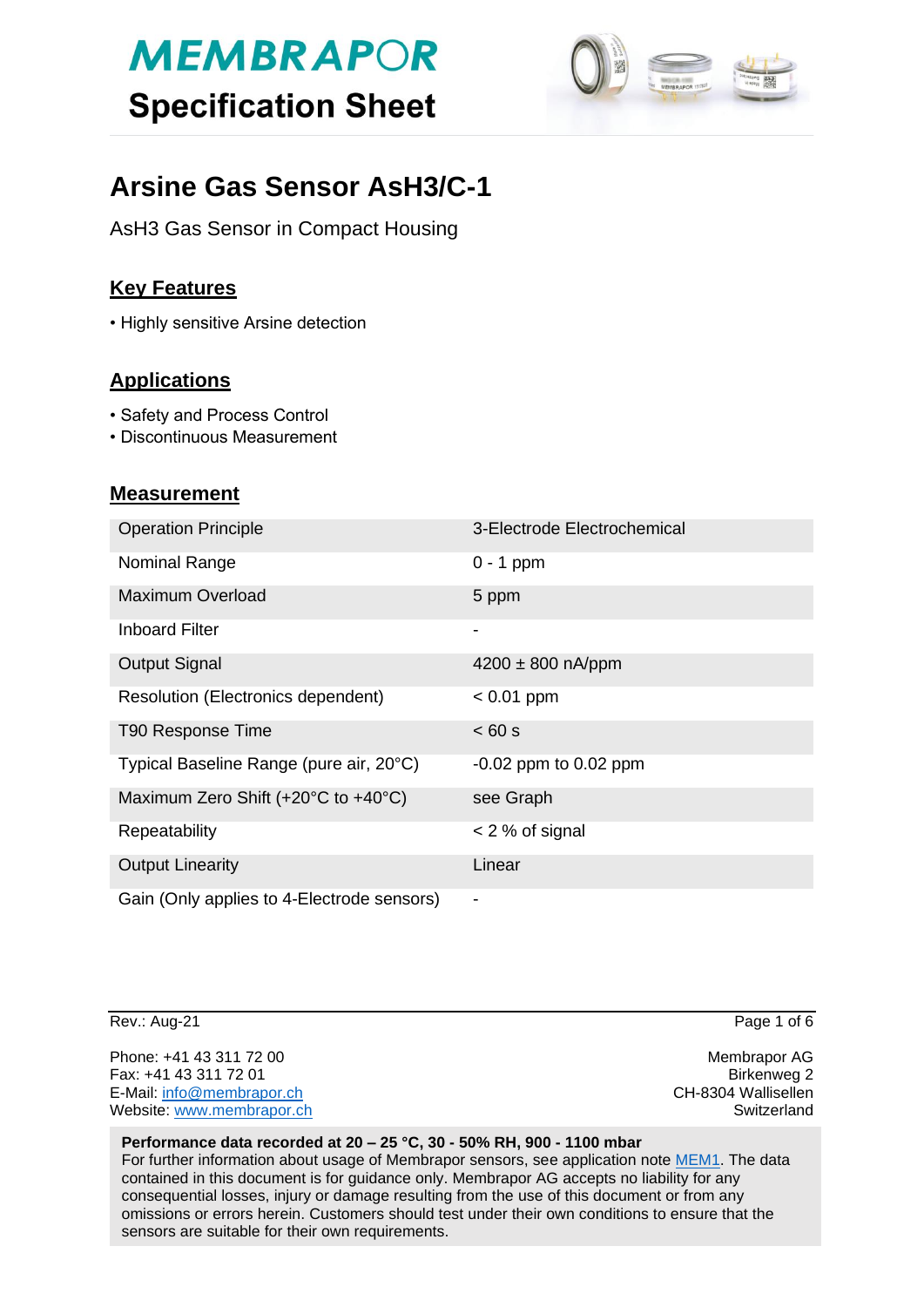# **MEMBRAPOR Specification Sheet**



# **Arsine Gas Sensor AsH3/C-1**

## **Electrical**

| Rec. Load Resistor           | 10 - 33 Q              |
|------------------------------|------------------------|
| Bias (V_Sens-V_Ref)          | not recommended        |
| Conformity to RoHS directive | <b>RoHS Compliance</b> |

### **Environmental**

| <b>Relative Humidity Range</b> | 15 % to 90 % RH non-condensing |
|--------------------------------|--------------------------------|
| <b>Temperature Range</b>       | -40 °C to 50 °C                |
| Pressure Range                 | Atmospheric                    |
| <b>Pressure Coefficient</b>    | N.D.                           |
| <b>Humidity Effect</b>         | <b>None</b>                    |

### **Lifetime**

| <b>Expected Operation Life</b>         | 2 years in air                  |
|----------------------------------------|---------------------------------|
| Expected Long Term Output Drift in air | < 5 % signal loss per month     |
| <b>Filter Life</b>                     | not applicable                  |
| Storage Life                           | 6 months in container           |
| Rec. Storage Temperature               | $5^{\circ}$ C - 20 $^{\circ}$ C |
| <b>Warranty Period</b>                 | 12 months from date of dispatch |

Phone: +41 43 311 72 00 **Membrapor AG** Fax: +41 43 311 72 01 Birkenweg 2 E-Mail: [info@membrapor.ch](mailto:info@membrapor.ch) CH-8304 Wallisellen Website: [www.membrapor.ch](http://www.membrapor.ch/) Switzerland Switzerland Switzerland

Rev.: Aug-21 Page 2 of 6

#### **Performance data recorded at 20 – 25 °C, 30 - 50% RH, 900 - 1100 mbar**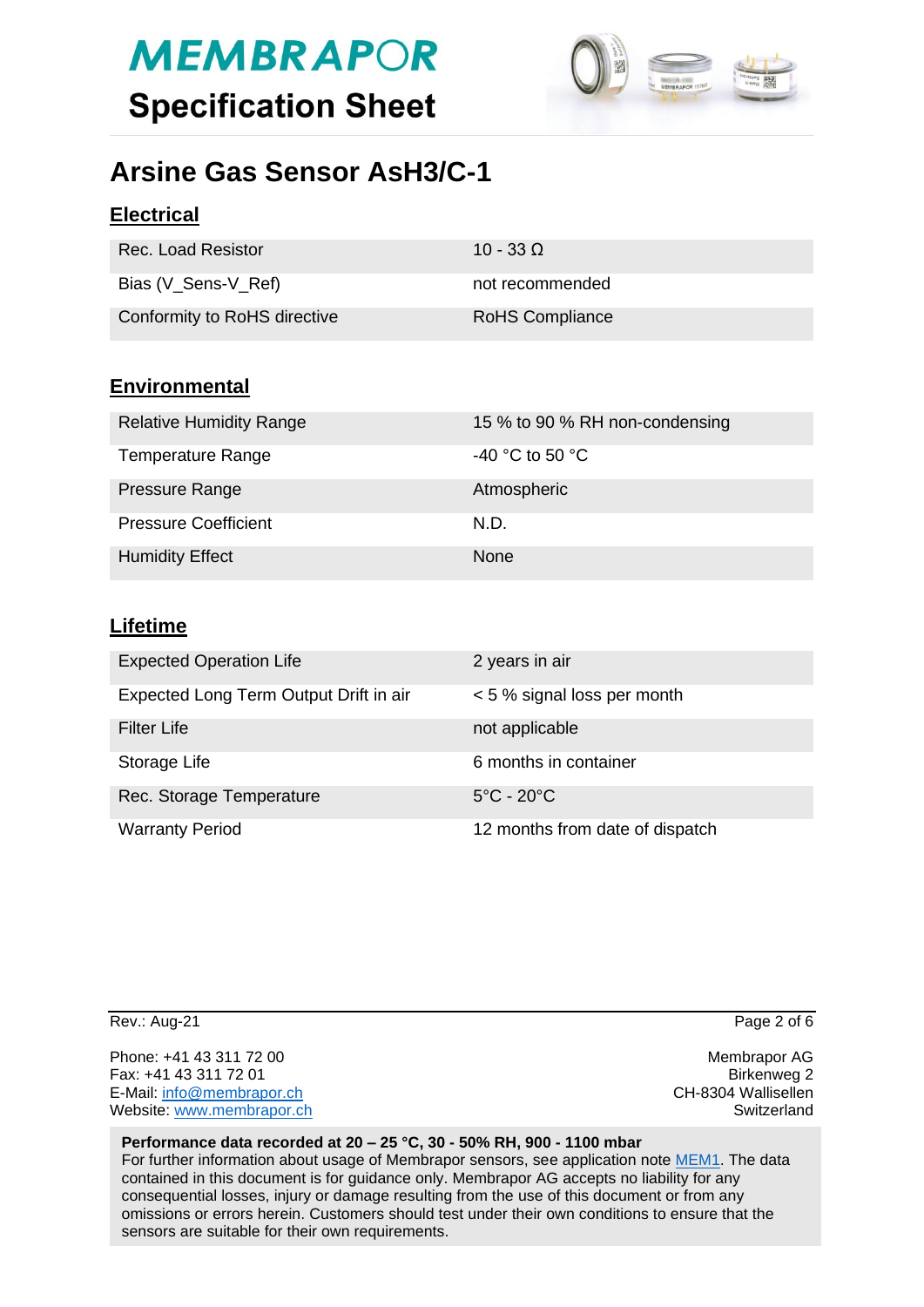



# **Arsine Gas Sensor AsH3/C-1**

#### **Compact-Size Outline Dimensions**



 $± 0.10$  mm

### **Mechanical**

| Weight           | 13 <sub>q</sub> |
|------------------|-----------------|
| Orientation      | Any             |
| Housing material | Polycarbonate   |

| Rev.: Aug-21              | Page 3 of 6         |
|---------------------------|---------------------|
| Phone: +41 43 311 72 00   | Membrapor AG        |
| Fax: +41 43 311 72 01     | Birkenweg 2         |
| E-Mail: info@membrapor.ch | CH-8304 Wallisellen |
| Website: www.membrapor.ch | Switzerland         |

#### **Performance data recorded at 20 – 25 °C, 30 - 50% RH, 900 - 1100 mbar**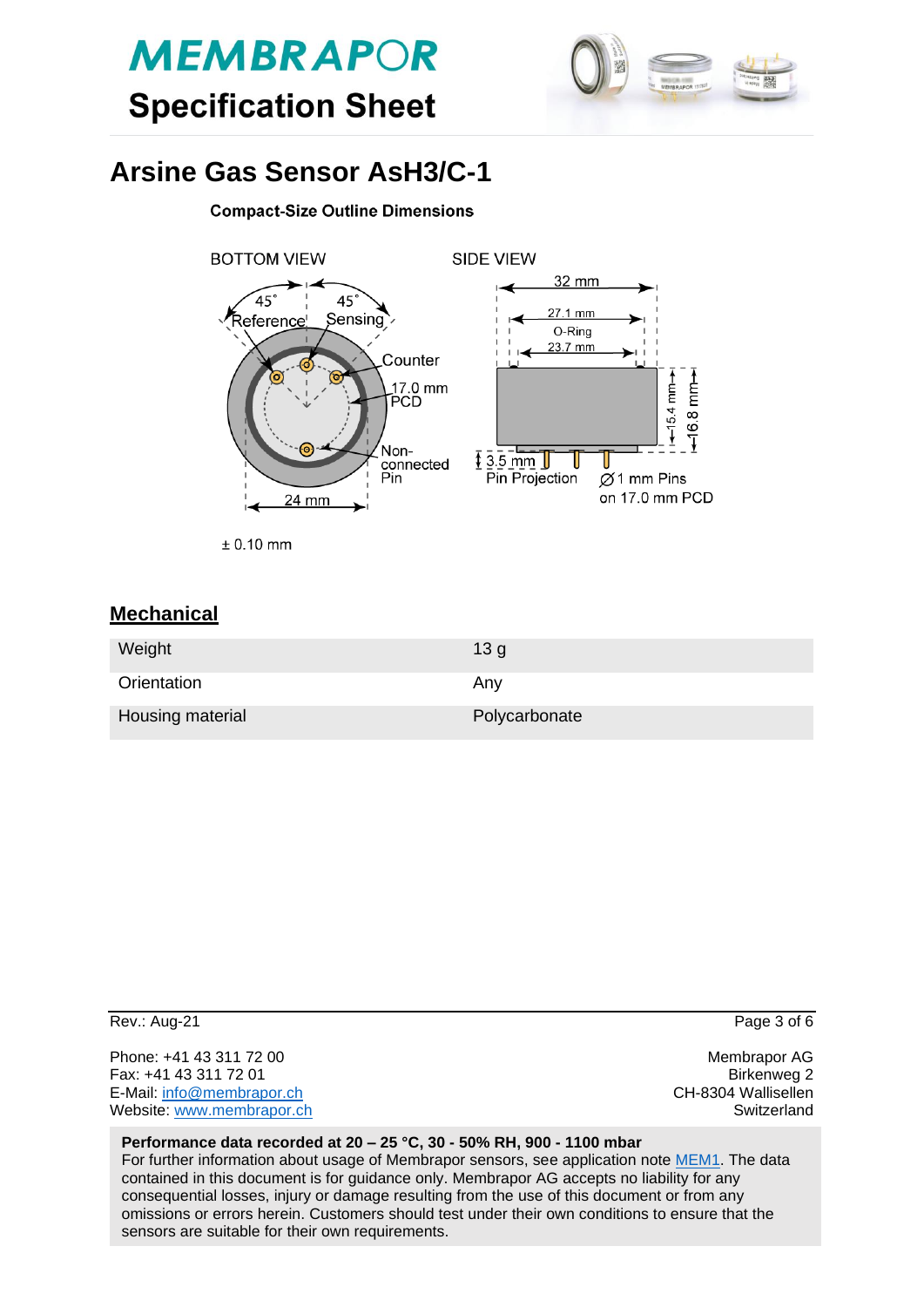

# **Arsine Gas Sensor AsH3/C-1**

### **Cross Sensitivity Data**

The table below does not claim to be complete. We recommend using the target gas for calibration purposes. Using surrogate (interfering) gases can result in inaccuracies in the final calibration. Please contact Membrapor AG for further support regarding cross sensitivities.

| Interfering Gas                                              | Concentration [ppm] | Reading [ppm]    |
|--------------------------------------------------------------|---------------------|------------------|
| $C_2H_4$                                                     | 20                  | $\boldsymbol{0}$ |
| CO                                                           | 200                 | < 0.5            |
| Cl <sub>2</sub>                                              | 20                  | $-4$             |
| F <sub>2</sub>                                               | 7.7                 | $~<$ -0.9        |
| H <sub>2</sub>                                               | 1000                | $\mathbf 0$      |
| $H_2S$                                                       | 20                  | $-21$            |
| <b>HCI</b>                                                   | 20                  | < 0.1            |
| HF                                                           | 10                  | $\mathbf 0$      |
| Isopropanol (C <sub>3</sub> H <sub>7</sub> OH) <sup>1)</sup> | 1000                | 0.25             |
| Methanol (CH <sub>3</sub> OH) <sup>1)</sup>                  | 960                 | < 0.1            |
| <b>NO</b>                                                    | 35                  | < 2              |
| NO <sub>2</sub>                                              | 5                   | $-1$             |
| $PH_3$                                                       | $\mathbf{1}$        | 0.53             |
| SO <sub>2</sub>                                              | 5                   | 1                |
| SiH <sub>4</sub>                                             | 10                  | 0.6              |

1) Exposure to high concentrations of alcohols can cause short-term transient signals.

Rev.: Aug-21 Page 4 of 6

Phone: +41 43 311 72 00 **Membrapor AG** Fax: +41 43 311 72 01 Birkenweg 2 E-Mail: [info@membrapor.ch](mailto:info@membrapor.ch) CH-8304 Wallisellen Website: [www.membrapor.ch](http://www.membrapor.ch/) Switzerland Switzerland Switzerland

#### **Performance data recorded at 20 – 25 °C, 30 - 50% RH, 900 - 1100 mbar**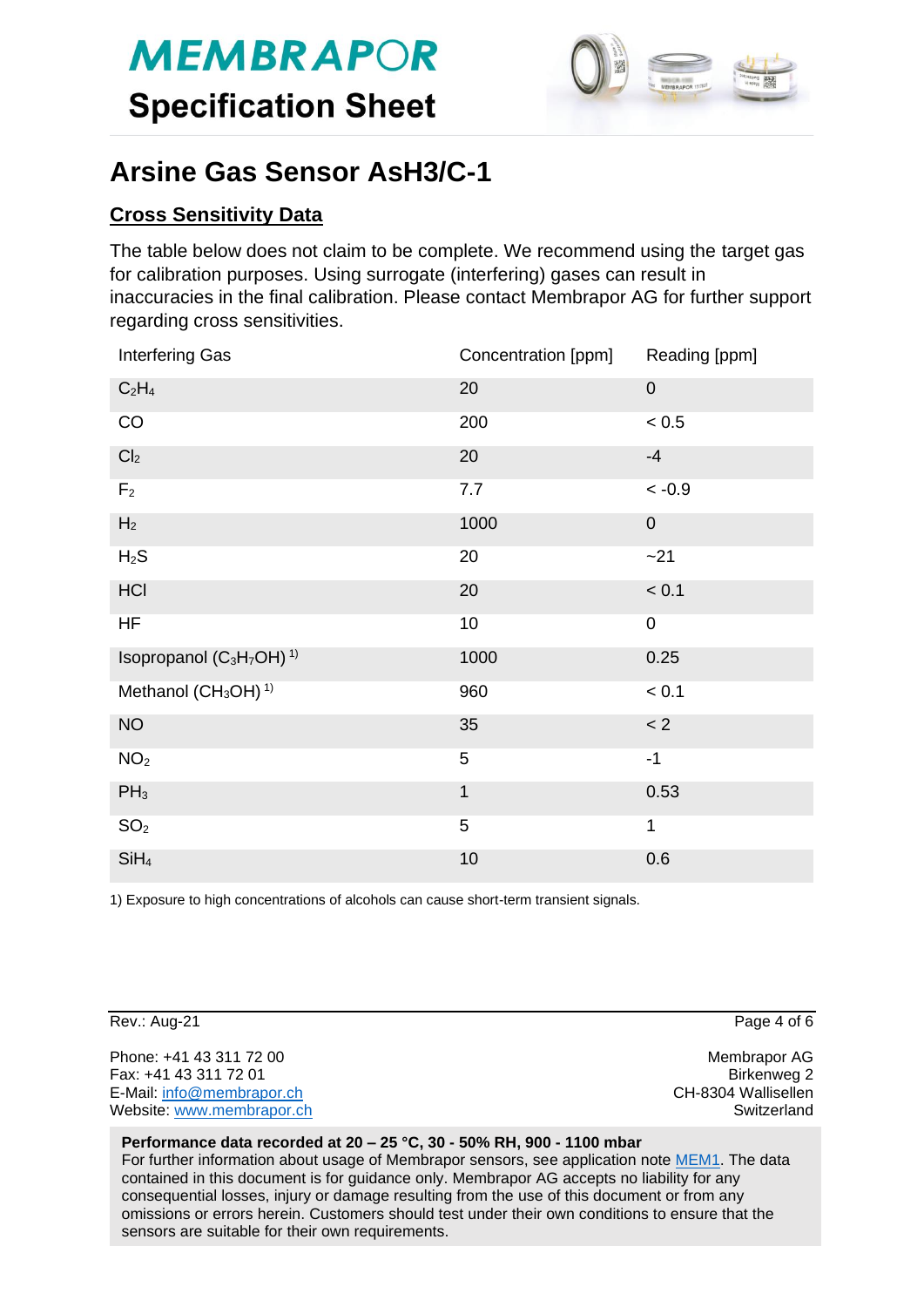# **MEMBRAPOR Specification Sheet**



# **Arsine Gas Sensor AsH3/C-1**

### **Temperature dependence**

The output of an electrochemical sensor varies with temperature. The graphs below show the temperature-dependent variation of baseline and sensitivity, respectively. The results shown here are raw data (batch average) without any post-processing steps. The sensitivity and baseline are referenced to the signal at 20°C (reference point).

Please note: It is highly recommended to acquire the temperature dependence curves with the whole instrument. The sampling system, the humidity, the electronics and the interaction between the electronics and the sensor have a significant impact on the temperature dependence of the final measurement reading.



Baseline shifted with respect to reference point at 20°C.

Rev.: Aug-21 Page 5 of 6

Phone: +41 43 311 72 00 **Membrapor AG** Fax: +41 43 311 72 01 Birkenweg 2 E-Mail: [info@membrapor.ch](mailto:info@membrapor.ch) CH-8304 Wallisellen Website: [www.membrapor.ch](http://www.membrapor.ch/) Switzerland Switzerland Switzerland

#### **Performance data recorded at 20 – 25 °C, 30 - 50% RH, 900 - 1100 mbar**